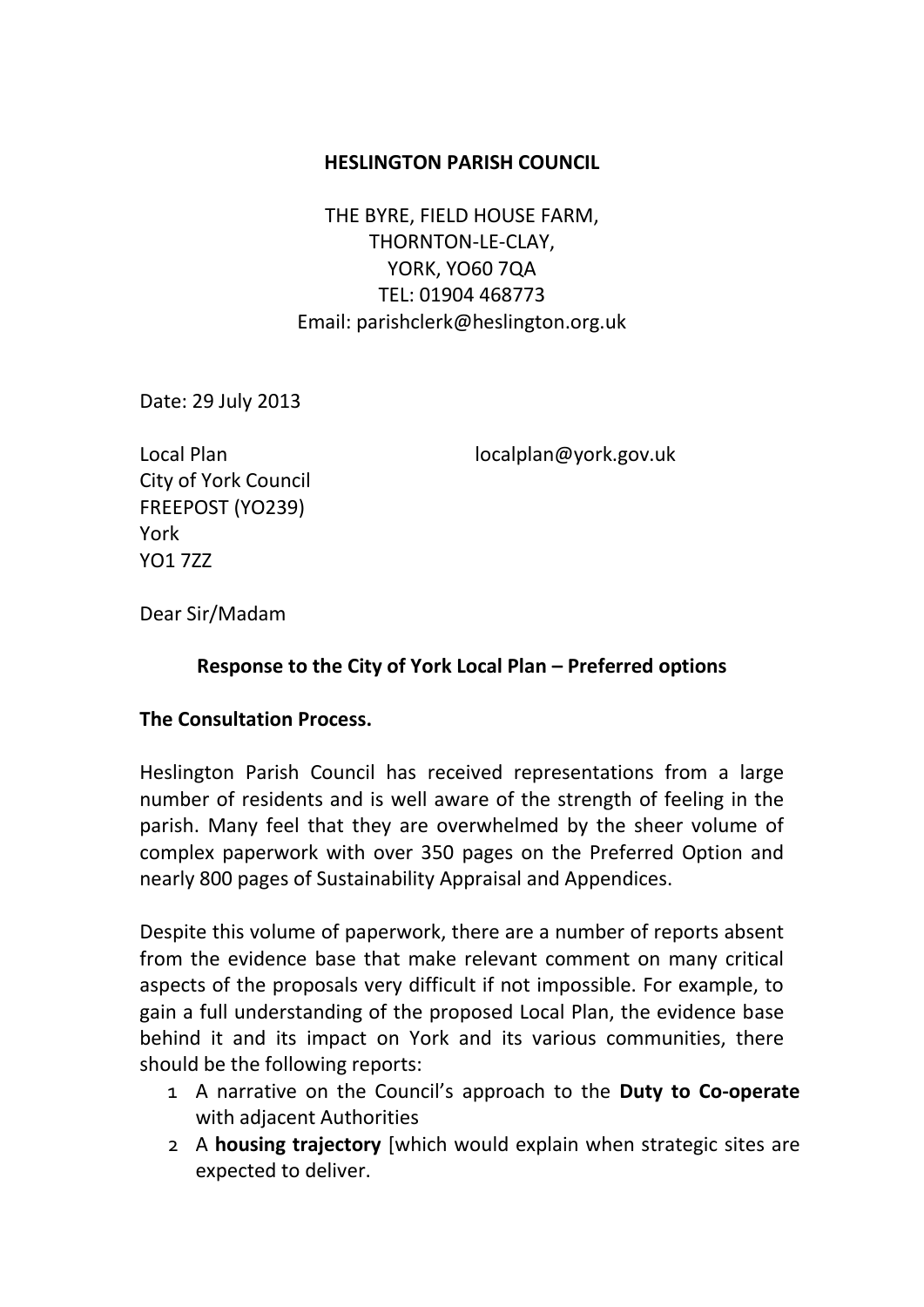- 3 **An Infrastructure Delivery Plan** [setting out what new infrastructure, roads, utilities etc may be required to deliver new housing and other development]
- 4 **A Community infrastructure levy proposal**, enabling the preferred options to be assessed in terms of deliverability and viability.

The absence of the above reports could be seen as undermining the credibility of the Preferred Options in the eyes of both consultees and the Inspector.

The Parish Council has endeavoured to present this response with a view to the considerations that any Planning Inspector would take into account as part of any formal public examination in terms of the various legal and soundness tests. Legal tests include procedural matters, as well as the Duty to Co-operate [DTC] with neighbouring planning authorities and other relevant bodies such as the Highways Agency (for the A64 Trunk Road) and the environmental agencies.

In terms of the "soundness" tests the Inspector will be mindful of para 182 of NPPF which requires consideration of whether the Plan has been:

- **Positively prepared**  meets objectively assessed development and infrastructure needs, and contributes to sustainable development
- **Justified**  the most appropriate strategy (considered against reasonable alternatives)
- **Effective** i.e. deliverable over the plan period and based on joint working (DTC)
- **Consistent with national policy**  consistent with NPPF and other requirements.

Not only do those tests have regard to the document as submitted but also to the plan preparation **from inception to completion.**

The PC has examined the Preferred Options and has considered whether they have adhered to the correct procedures and are sound. The PC is concerned that there appear to be a number of important areas where the Preferred Options fall well short of the required standards.

## **1.1 Duty to Co-operate.**

**1** The onus is upon the local planning authorities to identify the strategic priorities and policies of the area in order to address the objectively assessed development and infrastructure needs. In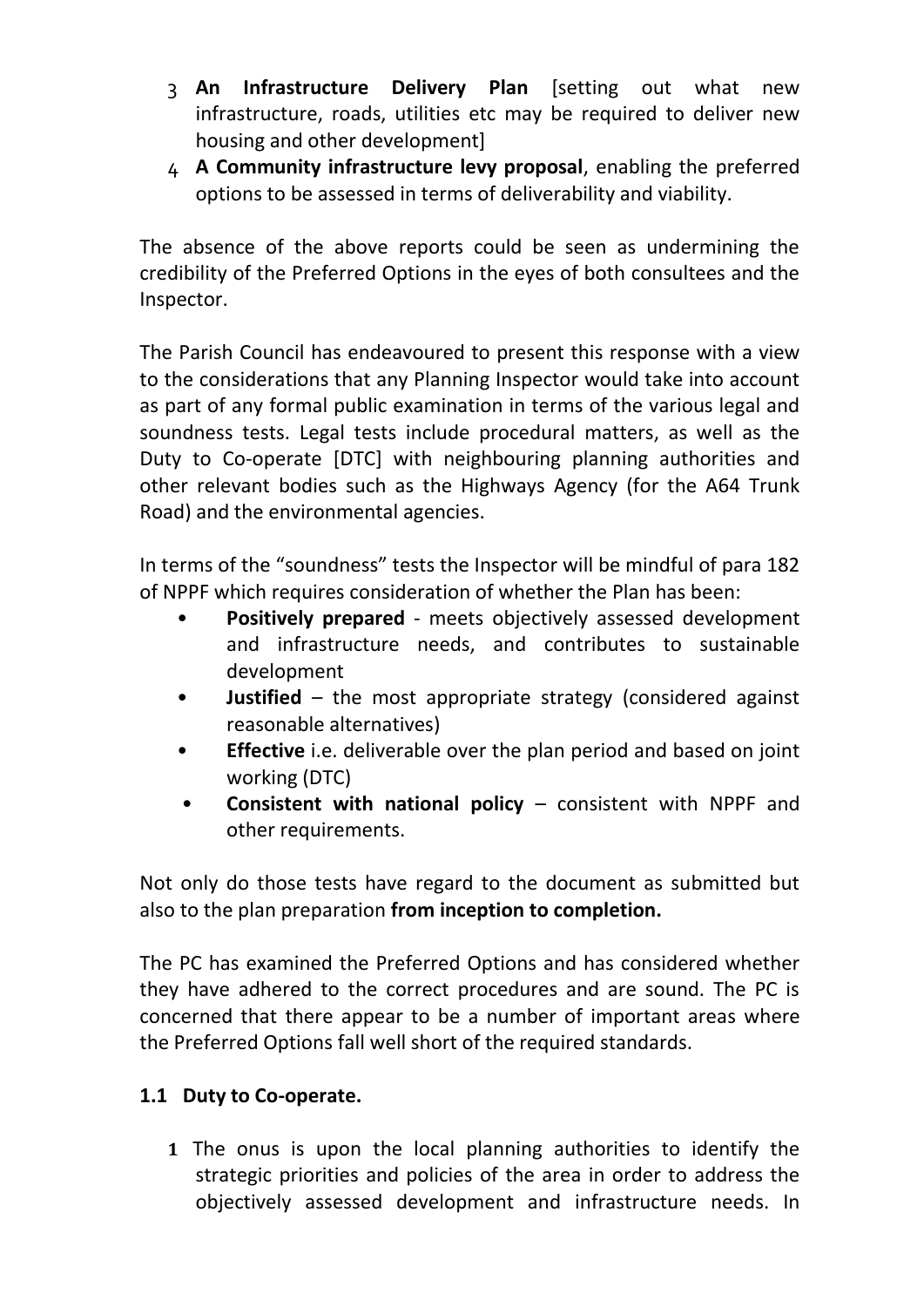doing so there is a requirement for the local planning authority to work diligently and collaboratively with adjoining planning authorities and infrastructure and service providers.

- **2** The Council has prepared a document on Cross Boundary Working which suggests that there are a range of methods that the Council has used to discuss matters in terms of meeting the housing and employment provision, including discussion with the Highways Agency on economic growth in the A64 corridor. **There is however, no content relating to the evolution of the Whinthorpe proposals.**
- **3** In the absence of a Statement on the Duty to Co-operate, even as a traveling or working draft, it is not clear whether the Local Plan and the strategy within it has been prepared in association with adjoining authorities and other bodies. There is no evidence for example whether the City Council has explored delivering part of its housing need beyond the Green Belt boundary. However, Harrogate Council will progress with a Core Strategy review by the end of 2013, Hambleton will progress a Limited review, and the East Riding and Ryedale Local Plans are on-going. **These Reviews may allow the accommodation of some of York's housing growth in New Settlements beyond York's Green Belt boundary.**
- **4** Whinthorpe is not an option which has been reported in the Sustainability Appraisal with regards to discussions with adjoining authorities, and was not a consideration in the recent Selby Core Strategy. Deliverability and viability are key considerations to be addressed in bringing forward individual proposals and strategic sites. There is no evidence in the Local Plan documentation that there has been meaningful and constructive dialogue with statutory consultees (Environment Agency for flood risk), or infrastructure and utility providers for example the Highways Agency for the Strategic road network (A64) and North Yorkshire County Council for the local Road network (A19 etc).
- **5** To the contrary it is clear from evidence that there has been dialogue but no decisions or guidance given and included in the Plan with regards to the provision of access infrastructure off the A64, the acceptability of constructing a new Grade Separated Junction to the Highways Agency, the cost of doing so or the consequences of additional traffic on the strategic and local road network.
- **6** It is also clear that no guidance has been given by environmental agencies and included in the plan in respect of the SSSI known as Tilmire Common which immediately adjoins the indicated site for Whinthorpe. Equally no guidance would appear to have been given in respect of recent extensions to the flood plain which affect some 40% of the indicated site of the Whinthorpe development.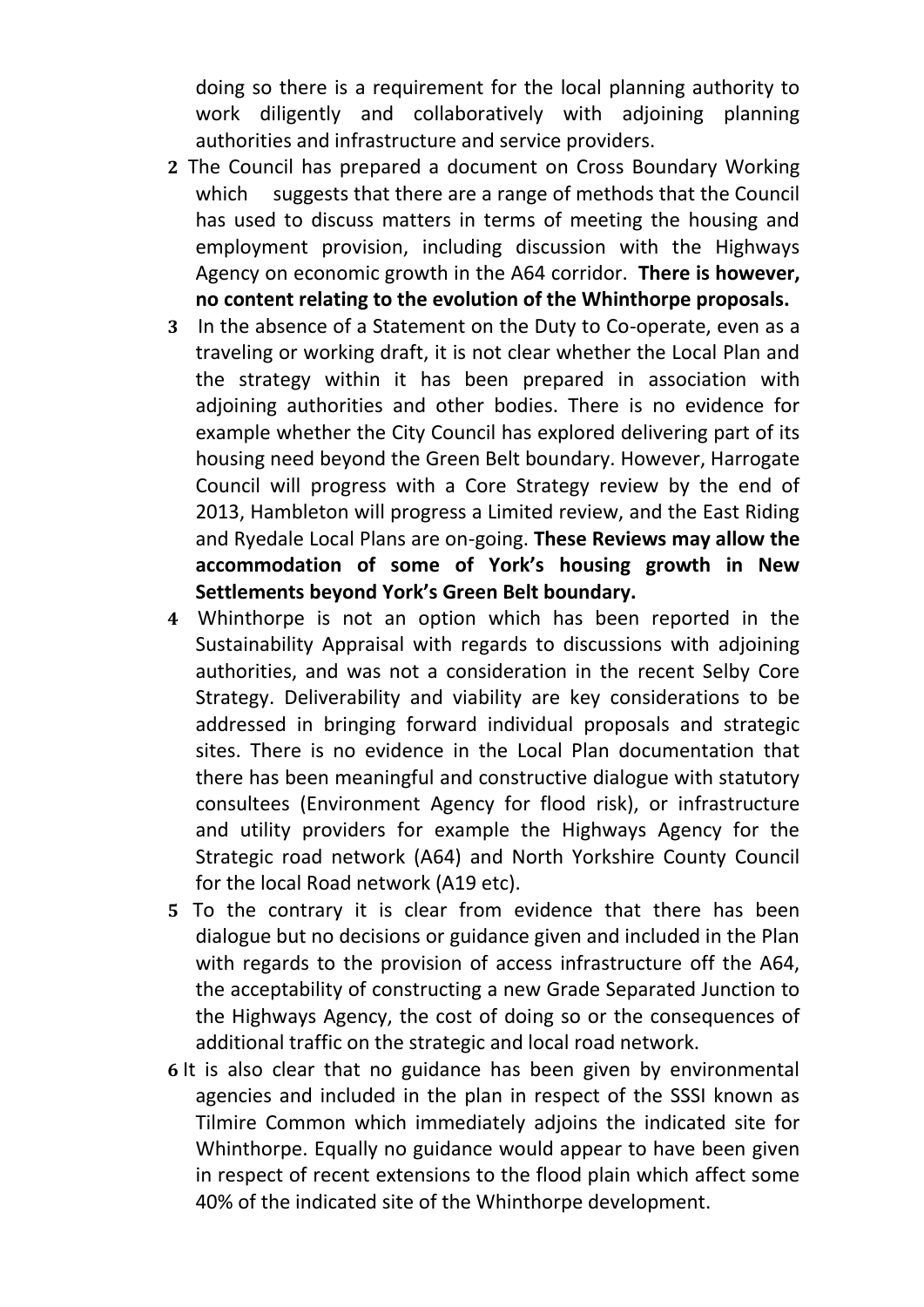**In broad terms, the Whinthorpe proposals appear to be conjured out of thin air.**

### **1.2 Positively Prepared.**

- **1** At the outset, the City Council is seeking to meet an objectively assessed housing need of around 1,090 dwellings per year commensurate with the level of employment growth generated by the Local Authority Area.
- **2** However, there appears to be no evidence suggesting what the consequent infrastructure requirements will be for the range of different development scenarios.
- **3** Whilst roads and infrastructure maybe deemed acceptable in principle where they do not affect the general openness of the Green Belt, the cumulative effect of the development needs to be considered (for example through the SA process), including the potential mitigation and landscape works necessary to reduce the impact upon the openness of the Green Belt.

## **On this basis, it is considered that the Plan is not positively prepared.**

## **1.3 Justified.**

- **1** There is no evidence that the Council has considered or explored, as part of its strategy, the opportunity or potential for a New Settlement(s) beyond the City boundary. This is certainly not explained in the body of the Local Plan, nor in the accompanying Sustainability Appraisal document (paras 4.313 and table 4.3).
- **2** Previous proposals to consider the potential for a New Settlement examined the prospects beyond the Green Belt boundary to the North and North East of the City. Sites to the south and south west, the A64 corridor specifically, were considered likely to increase out commuting to Leeds and West Yorkshire more generally and therefore not contribute to sustainable patterns of development.
- **3** Should the SA identify that consideration of a New Settlement beyond the City Council boundary is not a reasonable alternative, then this raises the question whether the selection of a single New Settlement at Whinthorpe is the most appropriate solution and whether this is justified, based upon a proportionate evidence base.
- **4** In this regard, there is a substantive concern that there is little or no evidence supporting the site selection process for Whinthorpe or the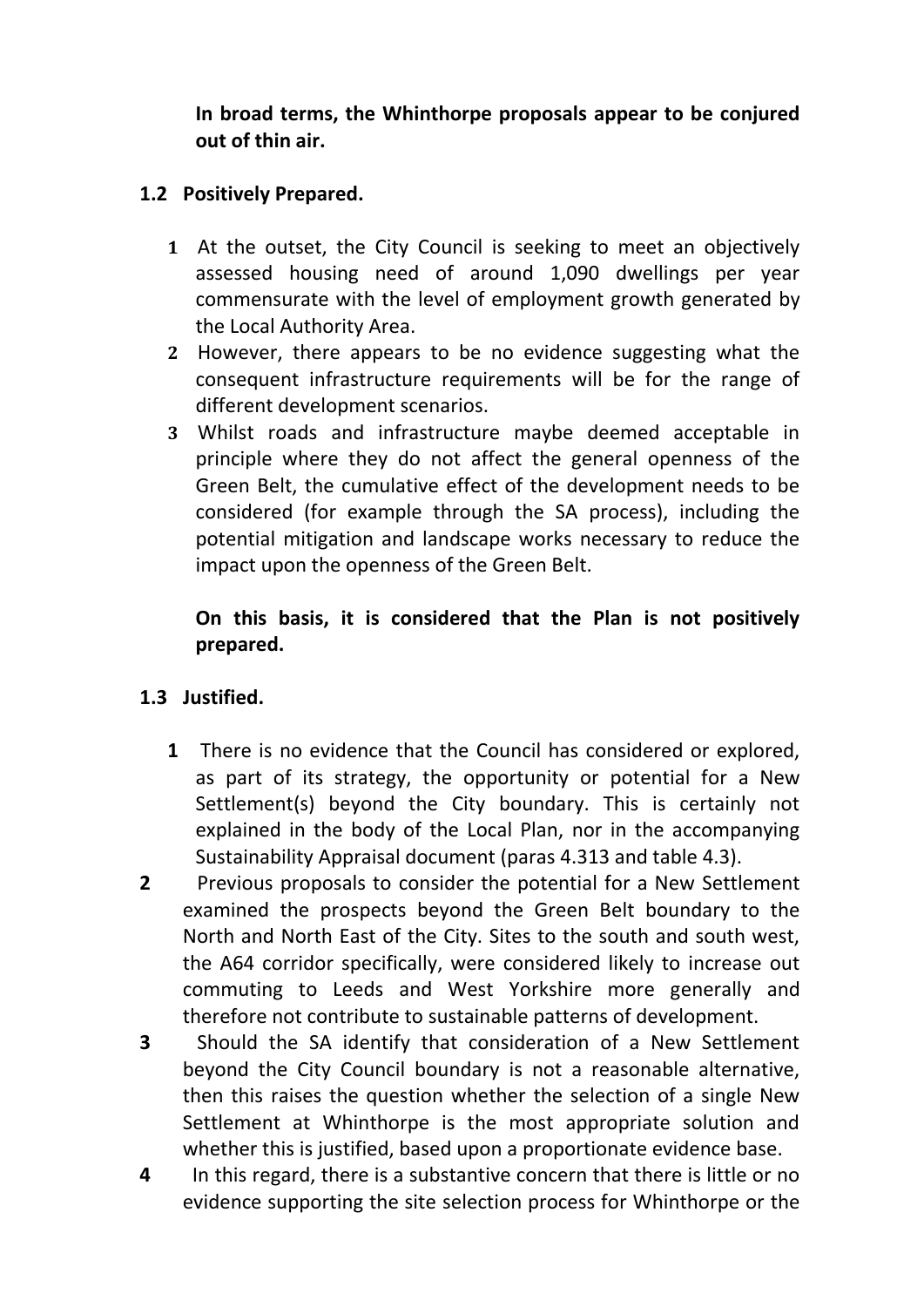consideration of particular alternatives. Even if the Council has considered the site specific proposals for Whinthorpe as would appear to be the case in the main Sustainability Appraisal, this does not appear to include consideration of the site specific and cumulative effects of infrastructure requirements to gain access to the site and provide services and utilities.

# **1.4 Effective**

- **1** Proposed Policy SS4 is prescriptive in that some 29% of the City's future housing requirement along with provision beyond the plan period for safeguarded land will be provided at Whinthorpe.
- **2** In being prescriptive it is assumed that the Council has undertaken a substantive investigation into the deliverability of the Whinthorpe scheme. In the absence of any infrastructure delivery programme we would question whether is the case.
- **3** Correspondence from the Highways Agency would indicate that there has been no substantive cost appraisal of delivering the Whinthorpe scheme with regards to the necessity, phasing and delivery of the necessary road and junction arrangements, or the acceptability to the Highways Agency in respect of the operation of the Strategic Road Network (i.e. additional traffic and congestion).
- **4** On a similar basis matters regarding flood risk (Environment Agency) and areas of ecological value (Natural England) and appropriate mitigation strategies are not covered.
- **5** Given these uncertainties, it is not clear how the site will deliver 5,580 dwellings in the Plan period. There is no housing trajectory explaining how the Council anticipates that the site will deliver these numbers. Over a 15 year period, this would equate to 312 units per year off one site [allowing for the 900 units to be built after 2030]. We would consider that this is a very ambitious target; in all likelihood this is unlikely to be achieved.
- **6** It is worth bearing in mind advice provided by the Homebuilders Federation that locations such as New Settlements have a long lead in period and require some time to become established destinations of choice. Once established such sites are unlikely to achieve in excess of 150 units per annum.
- **7** As a result, it may take up to four or five years before an appropriate planning permission is in place and for site preparation works to start, for the first house to be built. If this is the case then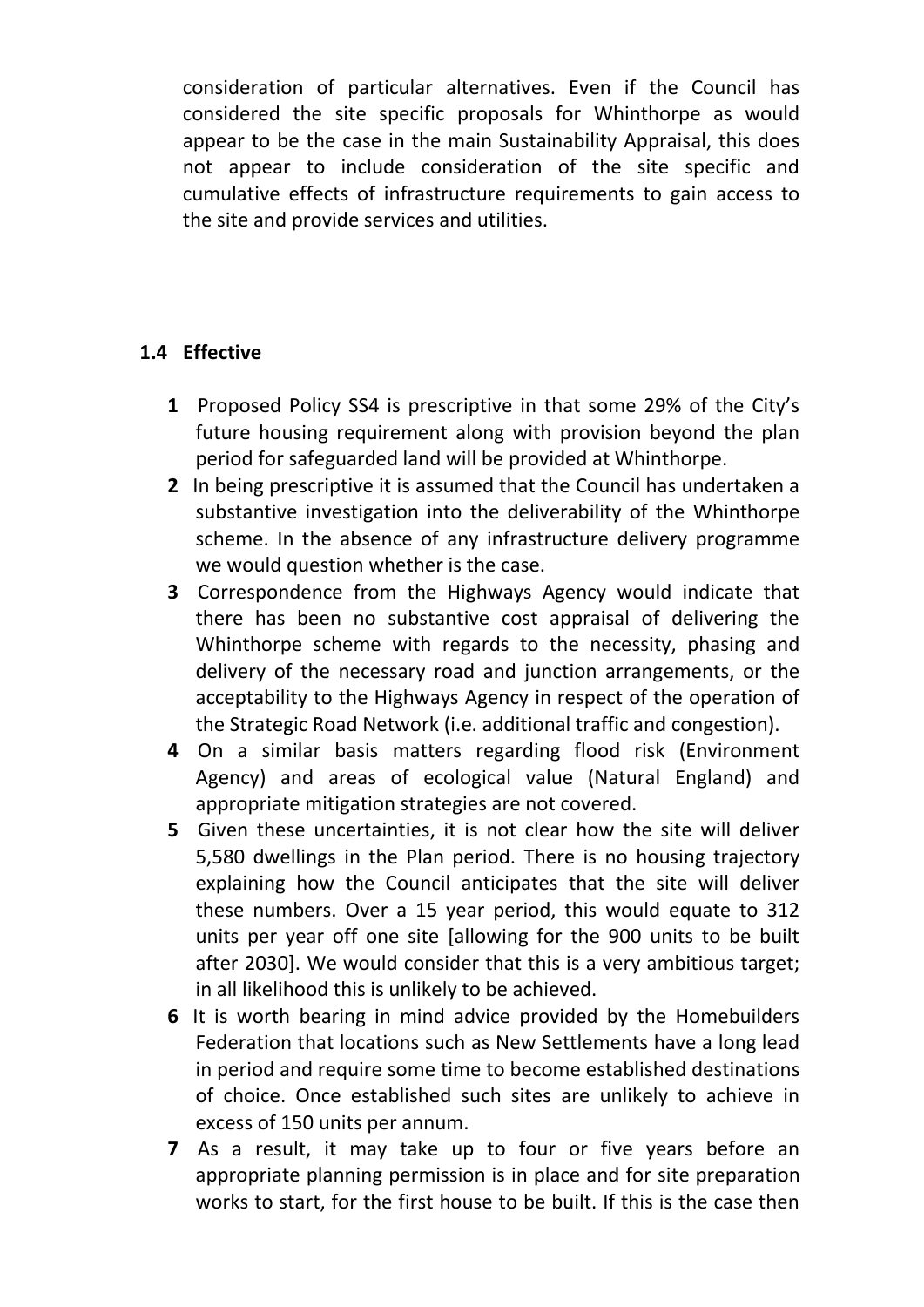the Council would require a yield of around 470 per year for the remainder of the plan period. Given the view that the figure of 312 is ambitious, the higher number simply could not be achieved.

- **8** On this basis we do not consider that the policy approach is deliverable over the plan period: **consequently it is not effective**.
- **9** There is content in the Local Plan which indicates that the delivery of the individual strategic sites set out in Policy SS3 will be detailed in Supplementary Planning Documents.
- **10** Should one of the urban extensions or the Whinthorpe proposal fail there appears to be no contingency or flexibility within the Preferred Options to make up the difference.

**Given the matters set out above, we do not consider that this is an effective strategy which deals with the fundamental concerns set out in this document.**

### **1.5 Consistent with National Policy.**

**1** On the basis of the above the PC is of the opinion that the Local Plan proposals for ST15 Whinthorpe are not in accord with the NPP Framework and therefore cannot be deemed to be consistent with National policy.

## **2. CONCLUSIONS**

2.1 On the basis of the foregoing, our view is that the current proposals set out in the draft Local Plan policies are fundamentally flawed as they do not represent the most appropriate strategy and are and not substantiated by the evidence presented.

2.2 There is a clear absence of effective and diligent collaboration with adjoining local authorities or infrastructure or utility providers. On this basis the Council has failed to satisfy the Duty to Cooperate, which it must demonstrate **from conception to completion of the Local Plan.**

2.3 There is a failure to consider what the attendant infrastructure requirements will be for the Preferred Strategy. This is particularly so for the Whinthorpe proposals which will require a new road access from the Strategic Road Network and the local network. None of this material is provided with the evidence base.

2.4 There is also no evidence that the Council has considered the potential for New Settlements beyond the City (or Green Belt) boundary. It is suggested that the Council has not examined all reasonable alternatives.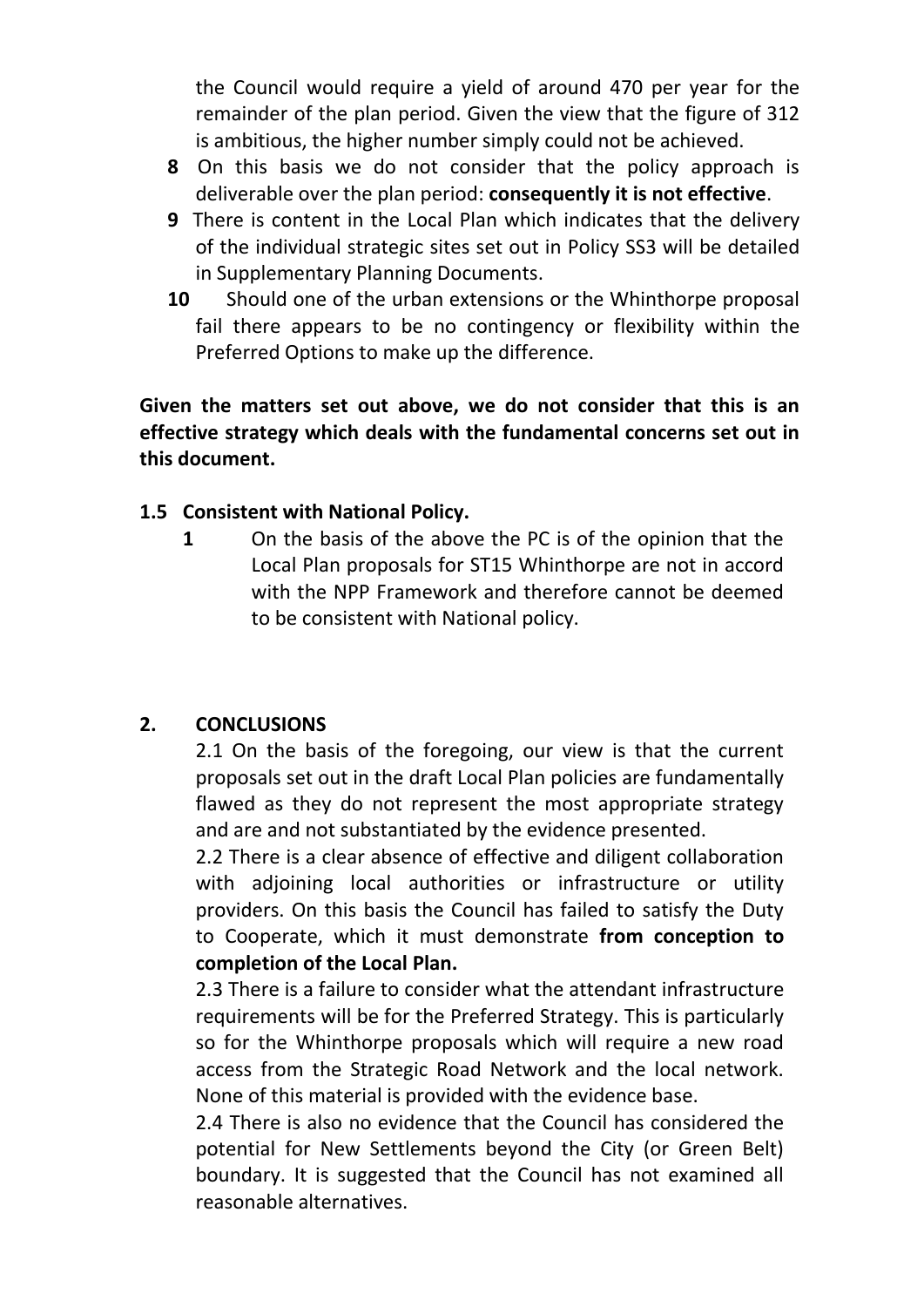2.5 Should such an exercise reveal this not to be a reasonable alternative, then the City Council's strategy is not itself justified, as there is no evidence of what other alternatives (to a New Settlement at Whinthorpe) the Council has considered within its boundary.

2.6 As it is we are concerned that the Council has presented little or no evidence to justify the selection of Whinthorpe.

2.7 A further concern arises with the absence of a housing trajectory, which would set out how the Council anticipates individual sites should perform over the Plan period in delivering

homes and other associated development. Split across the plan period would suggest the site would deliver some 312 dwellings per year, which is ambitious. As a matter of fact house building may not start on site for a period of five years subject to the planning process and implementation infrastructure. This would suggest delivery in excess of 470 units per year for the remainder of the plan period. There are significant doubts as to whether this is achievable.

2.8 Should Whinthorpe fail, there appears to be no flexibility in the Plan. Therefore it does not appear to be effective.

2.9 On this basis we would consider that the Local Plan does not accord with the provision of the Framework and is not consistent with National Policy.

#### **3.0 IMPACT OF THE PROPOSALS ON HESLINGTON.**

#### **3.1 Heslington and its rural setting**

Heslington sits on the southern edge of York as a 'washed-over green belt village, but despite it's proximity to York University, has retained its village feel and rural charm.

Heslington is the one village of all those previously surrounding York – Haxby, Huntington, Osbaldwick etc – that has retained its historic identity by retaining a distance from York, properly resisting absorption. Most of the village falls within the Conservation Area including the paddocks between Main Street and Holmefield, which were incorporated into the Conservation Area a few years ago precisely in order to retain and protect the structure, identity and character of the village from damage by intrusive housing development, both peripheral and internal. Various policies in the Village Design Statement, adopted by CYC as Supplementary Planning Guidance, stress the importance of these green spaces, together with the views out of the village to open farm land. It also notes that traffic is a major issue in Heslington.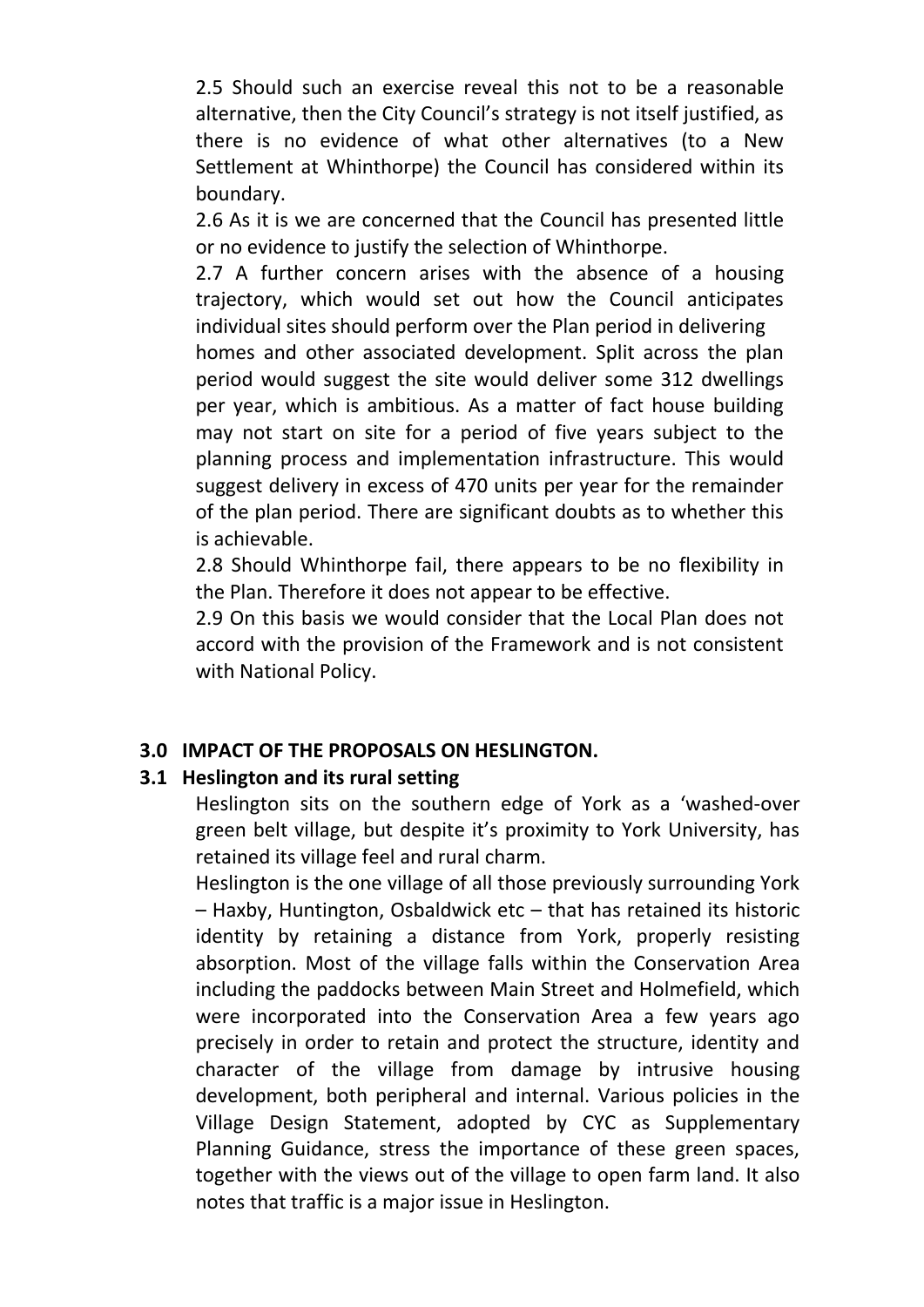#### **3.2 Renewable Electricity Generation**

The Preferred Options plan shows extensive areas described as 'Potential Areas of Search for Renewable Electricity Generation' to both the north and south of the A64, all set within the existing Green Belt. The plan suggests that land by Whinthorpe could be suitable for solar farms using solar panels. This proposal, if carried through, would remove large areas of good and productive Grade 2 agricultural land from food production and would dispossess the farm tenants who currently occupy the land. What is clear is that the SSSI of The Tilmire is surrounded on three sides by these 'Potential areas of Search'. Furthermore, this search area not only covers a large area around Whinthorpe, it also occupies the landscape forming one of the important and valuable Green Corridors into York. **Were this to be a wind farm, it would inevitably damage this setting so crucial to the special character of York.**

### **3.3 Whinthorpe**

## **3.3.1 Housing numbers**

The Preferred Option for housing development shows a target of 1090 houses to which has been added a 15% buffer to reach a figure of 1250 houses per annum. These figures greatly exceed the Sub National Population Projection (SNPP) which when adjusted by the 2011 census forecast an average annual increase of 700 houses per annum over the next 10 years. This SNPP projection forecast growth of 25000 to 2030 whereas the CYC ambitious target anticipates a population growth of 40,000 people over the next 15 years. The figures also exceed the 850 houses per annum which the council's own consultants, Ove Arup, considered to be a challenging target. The Heslington PC consider that the housing target is unachievable within the city boundaries and without massive alterations and improvements to infrastructure. The inclusion of the 15% buffer as an addition to numbers seems excessive. What is needed is flexibility between the timings for development of identified sites within the period.

## **3.3.2 Housing site selection**.

The Preferred Option proposal is that nearly 30% of the city's requirement for new houses should be built at the new settlement of Whinthorpe – to the south of York. The only identified improvements to infrastructure in the plan are to the ring road to the west and north of the city. There are also new railway halts proposed to the north of the city at Haxby and Strensall and also at the British Sugar site. There are no identified improvements to the South of York. Thus any vehicles wishing to enter York from the new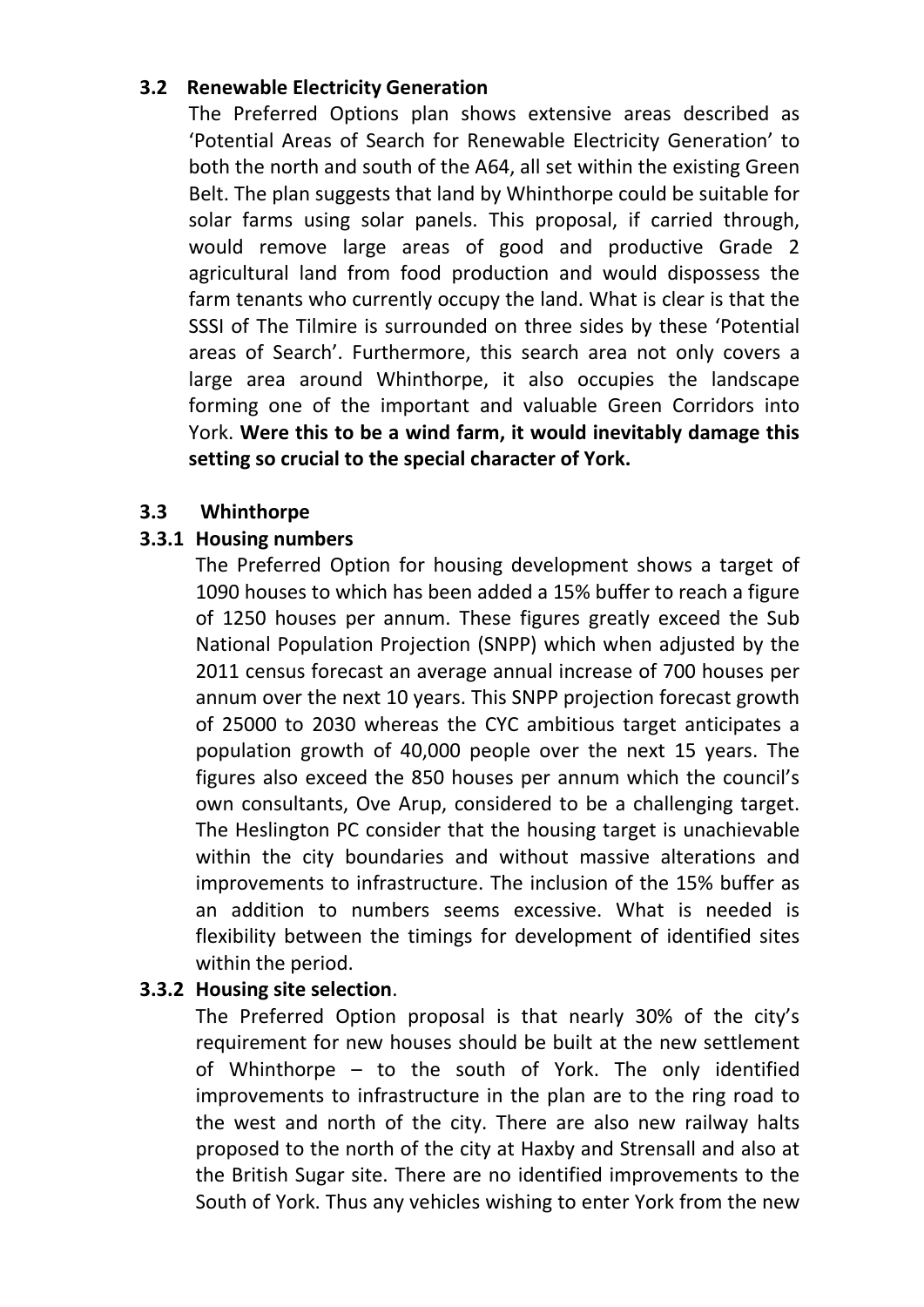settlement must be expected to use either the Hull Road or Main Street, Fulford. Traffic on both of these roads already exceeds or is close to design capacity at peak hours and both roads have problems with air quality. It is unrealistic to expect the Council's clean air policy to remedy these problems when an extra thousand cars may well wish to use each of these roads. Air quality will only get worse. Thus people living at the new settlement will be discouraged from entering York and putting a major housing development, such as Whinthorpe, on the A64 corridor (with no jobs) will tend to increase the propensity for traffic toward the A1 and West Yorkshire. **This site is therefore unsustainable**. If the CYC ambitious target for houses is accepted [which Heslington PC does not] then development should be considered to the north and north east of York and also beyond the York Green Belt boundary.

The PC also consider that there is scope for increasing the housing capacity within York itself so that residents might go by public transport out to their employment base rather than travelling in from outside the city.

#### **3.3.3 The Whinthorpe site.**

In order to meet what the Council considers to be the Housing demand up to 2030 it is proposing a 'New settlement', Whinthorpe, in what is currently designated as Green Belt, albeit an un-ratified Green belt, owing to the failure of various Councils to adopt any form of Local Plan since 1956.

What in fact is proposed is a new town of 5580 homes, i.e. roughly 15,000 people, and destined to provide nearly 30% of York's anticipated housing demand. This is a new town nearly twice the size of Pocklington [Pop 8337, 2011 census], and should be seen in the context of the 1947 Planning Acts, the New Towns movement, and the lessons subsequently learnt from them.

The 1947 Planning Acts established amongst other things the concept and actuality of green belts around towns and cities to prevent the inexorable spread of uncontrolled low density suburbia, and in particular to protect the setting and views into historic towns e.g. York, Bath, Winchester etc: and to these objectives we would now, surely, add the protection of, for reasons of food security, valuable high quality agricultural land, and sustainability..

The last major new town built in the UK was Milton Keynes, now some 40 years old and built specifically to re-house Londoners. Since then, the consensus amongst town planners, urbanists, sociologists etc has consistently moved away from the development of new towns and towards the concept of building organically on existing communities, where social networks and physical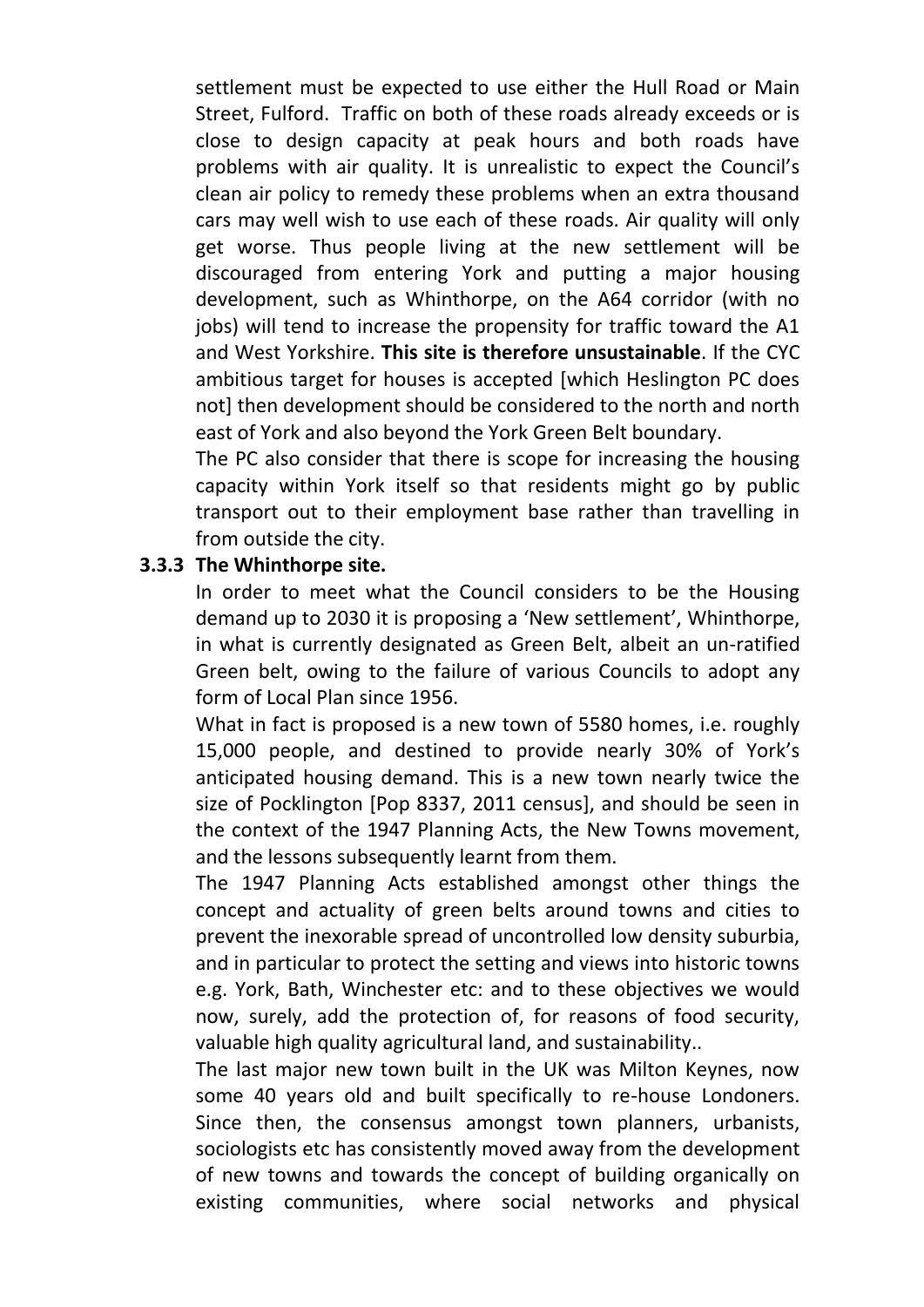infrastructure already exists. Whinthorpe runs counter to this consensus.

Furthermore, the Halifax Estate are promoting it on their website as a 'Garden Village', and say they have been in consultation with The Prince's Trust, developers of Poundbury in Dorset, as if this were a seal of approval. But Poundbury, begun in 1993, is designed to grow over 25 years to only 2500 homes, and 6000 residents, well under half the size of Whinthorpe. Like Whinthorpe [according to the Local Plan] it was designed to reduce car dependency, and to encourage walking, cycling and public transport. However, on completion of the first phase, car use was found to actually be higher than the surrounding area of rural West Dorset. It is not, therefore, unreasonable to expect that Whinthorpe, like Poundbury but over twice the size, will become an unsustainable dormitory commuter town with residents driving to work in York, Leeds and Selby.

If one accepts [which the PC does not] that a new town is necessary to meet York's housing demand, why locate it here? The forerunner of the Local plan, the Urban Development Framework, considered significant housing sites beyond the Green belt boundary to the north and north east of the City. Sites to the south and south west, and specifically the A64 corridor [e.g. Whinthorpe], were considered likely to increase out commuting to Leeds and West Yorkshire and would not, therefore, constitute or contribute to sustainable development.

So what has changed? The PC would suggest that the decision to accommodate nearly 30% of York's housing demand at Whinthorpe is not based on any rational analysis of the most appropriate location based on transport infrastructure, access to jobs, sustainability and other aspects of good town planning, but expediency: the simple availability of one large site under one ownership. This is a complete inversion of good town planning practice. It should play no part in a carefully considered Local Plan that will affect the lives of thousands of people for generations to come.

#### **2.3 Traffic and Access**

Common Lane, a narrow rural lane, runs south from Heslington. South of the A64 it continues into Long Lane and Langwith Stray for a mile or two providing access to several farms, a fishing lake, riding stables and a few houses before ending in a dead end.

The occupants of these houses and businesses have always been a part of the Heslington Village community and wish to remain as active parishioners and to continue to use Common Lane as their main access.